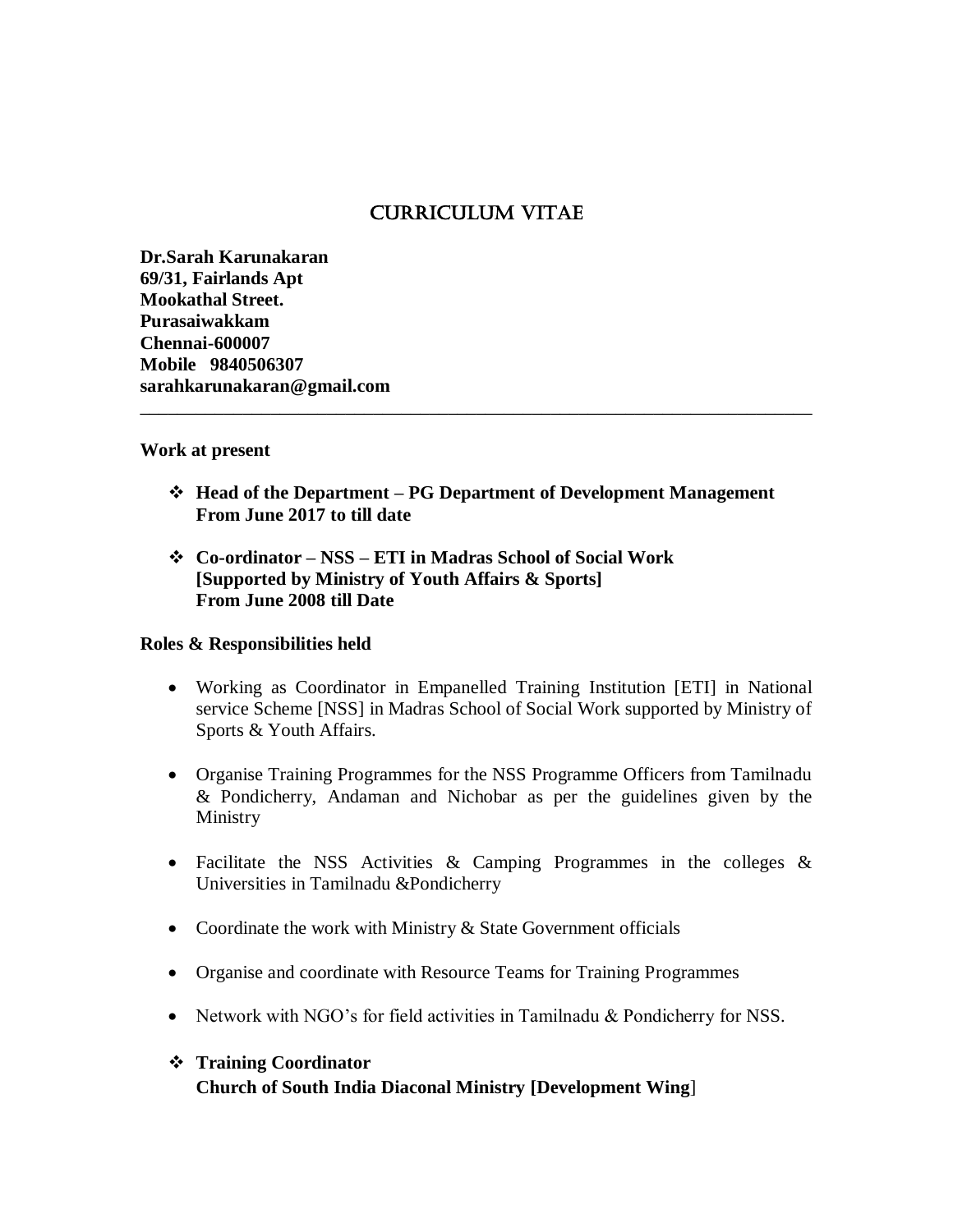#### **Period: 1998 – 2008**

#### **Roles & Responsibilities held**

- Analyse the Training Needs and design the Annual Training Calendar for [**Andhra Pradesh, Karnataka, Kerala and Tamilnadu**] focusing on Dalits, Adivasis, Women, Children, Otherwise Abled, Displaced and Transgenders*.*
- Documenting the Training process and prepare resource materials
- Network with Overseas partners for project building
- Liaison and Network with Government and Non Governmental Organisations
- Periodical Monitoring and Evaluation of Programmes
- Involved and Organised Rights and Welfare Based Programmes along with Government & NGOS in Tamilnadu.
- Prepared Policy Paper on Social Analysis, Disaster Management and Gender Analysis for Organisations

# **Corporate fundraiser Help Age India -Chennai Period: 1996 - 1998**

Worked as Corporate fundraiser with companies like Indian Oil Corporation, Madras Fertilizers Ltd, Murugappa Group of Companies and most of the Nationalised Banks. Initiated the concept of pre retirement training as part of fund raising and sensitizing the people on post retirement life and programmes related to age care.

# **Coordinator for street and working children Asian Youth Center - Chennai Period: 1995 - 1996**

Worked as Coordinator for street and working children in selected areas in and around Chennai. Liaisoning between Chennai Corporation and State Social Welfare Board in identifying suitable programmes for the children in the areas of education and health.

**Trainer for Community Development & Organisation**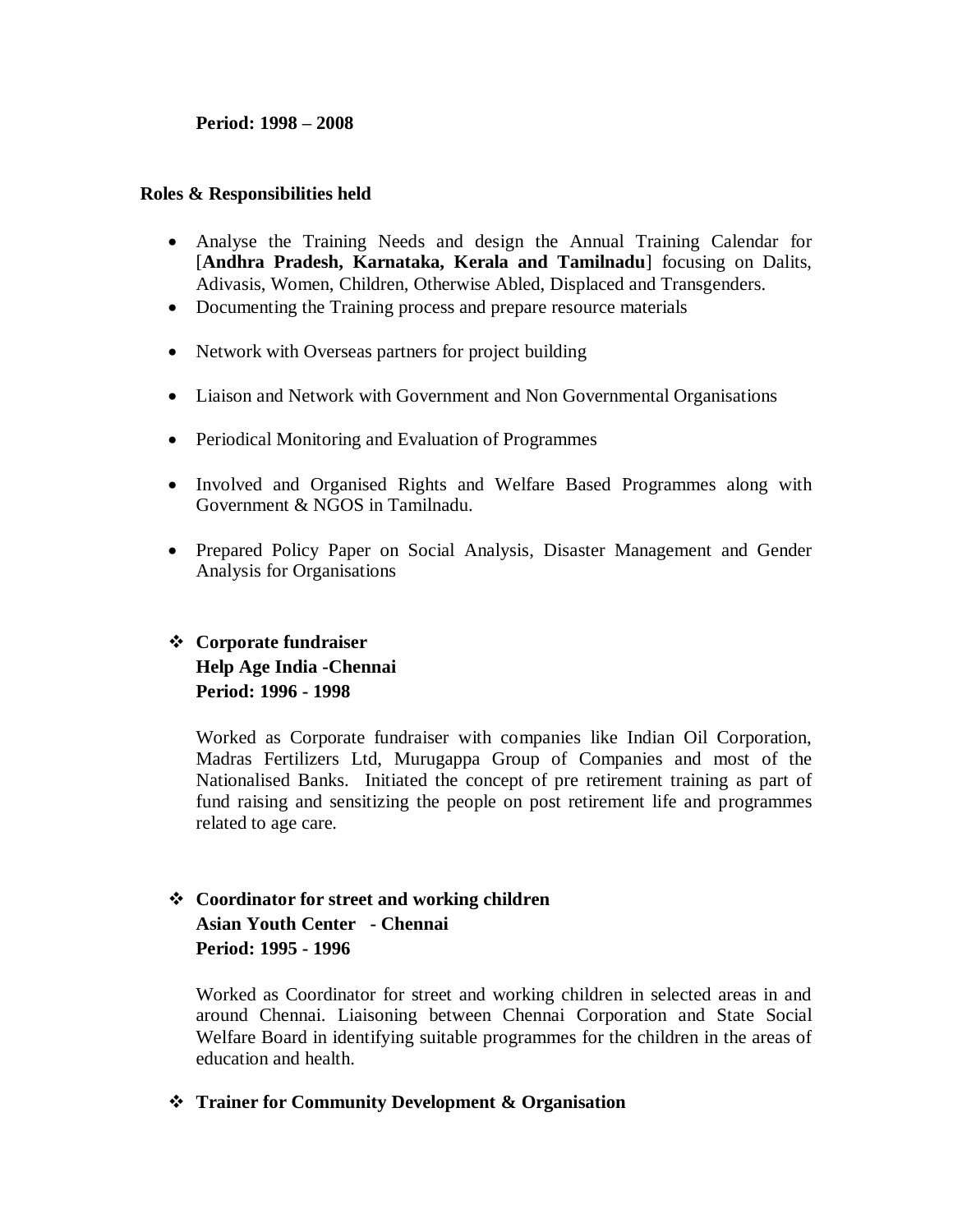# **Indian Council for Child Welfare**  *Period: 1986 - 1995*

## **Roles & Responsibilities held**

- Worked as Trainer in the Government project Integrated Child Development Services [ICDS], a Central Government project rooted through the Directorate of TN Social Welfare under the State Government.
- The work involved in training the supervisors working in the project on community development. The supervisors were sent from the department for training for a period of 3months.
- The trainer had to visit all the districts in Tamilnadu work with in the field areas in monitoring and evaluating the work carried out by the trainees during the training period.

# **Preferred Field of Work**

- Gender Issues
- Relief and Development
- Local Capacity for Peace Building
- Transgenders Empowerment
- Women & Youth Empowerment
- Development based projects & programmes.

## **Trainings**

- Training on Disaster Preparedness, Mitigatigation and Management at Asian Institute for Disaster Preparedness Center, Thailand.
- Trainers Training on Local Capacity for Peace Building organised by EED [Germany] in Bangladesh
- Conflict Management & Resolution in Nepal
- Trainers Training on Community Organisation and Development at National Institute for Public Cooperation and Child Development [NIPCCD]–New Delhi
- Training Programmes on Gender Concerns in Tamilnadu.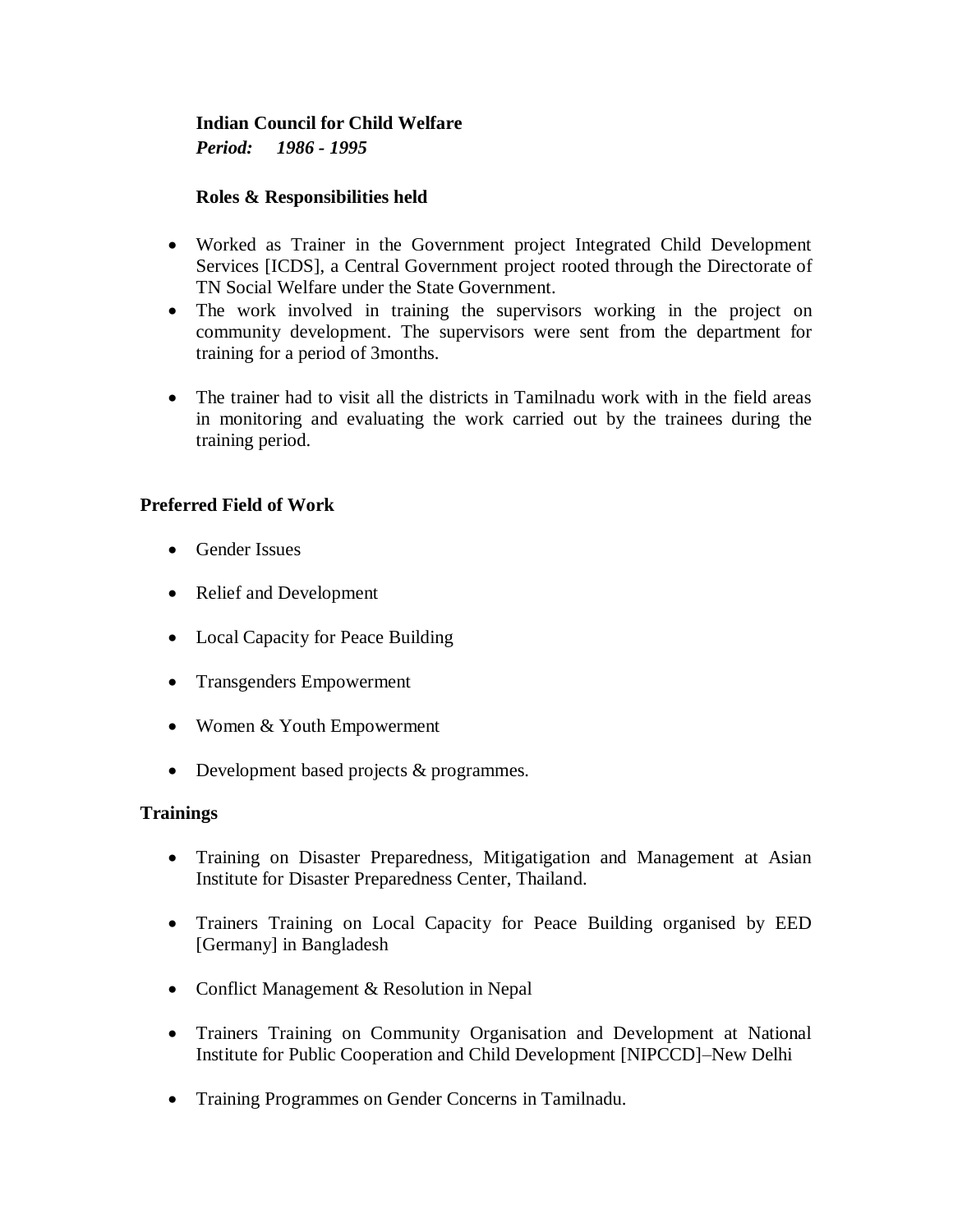### **Education**

- Ph.D (Social Work) in Madras University
- M.Phil in Women's Studies in Mother Teresa University University Rank Holder & a Gold Medalist- Mother Teresa University
- MA [Social Work] from Madras School of Social Work specialised in Community Development. [1984-1986]
- B.Sc Nutrition and Dietetics from Women's Christian College [1981-1984]
- Served as a Senate Member in the college for Social Service
- Student Secretary for National Service Scheme [NSS]

### **Association with Government & Non Government Organisations**

- Advisory Committee Member in the University NSS [Tamilnadu & Pondicherry]
- Project Search Committee Member in State Social Welfare Board
- Member in Tamilnadu Legal Services High Court, Chennai
- Advisory Member for Social Concerns in Indian Airlines
- Executive Member for Women Issues –Bharathdasan University Trichy.
- Ethical Committee Member –Tamilnadu Dr.M.G.R .Medical University.
- Member in Regional Committee CASA.

### **Teaching Experience**

- Handled subjects relating to Social Work and Development in the Dept of Development Management, Madras School of Social Work. 2 years of teaching experience from 2011-2013.
- Team Member in Syllabus Framing for the Dept.of Development Management.